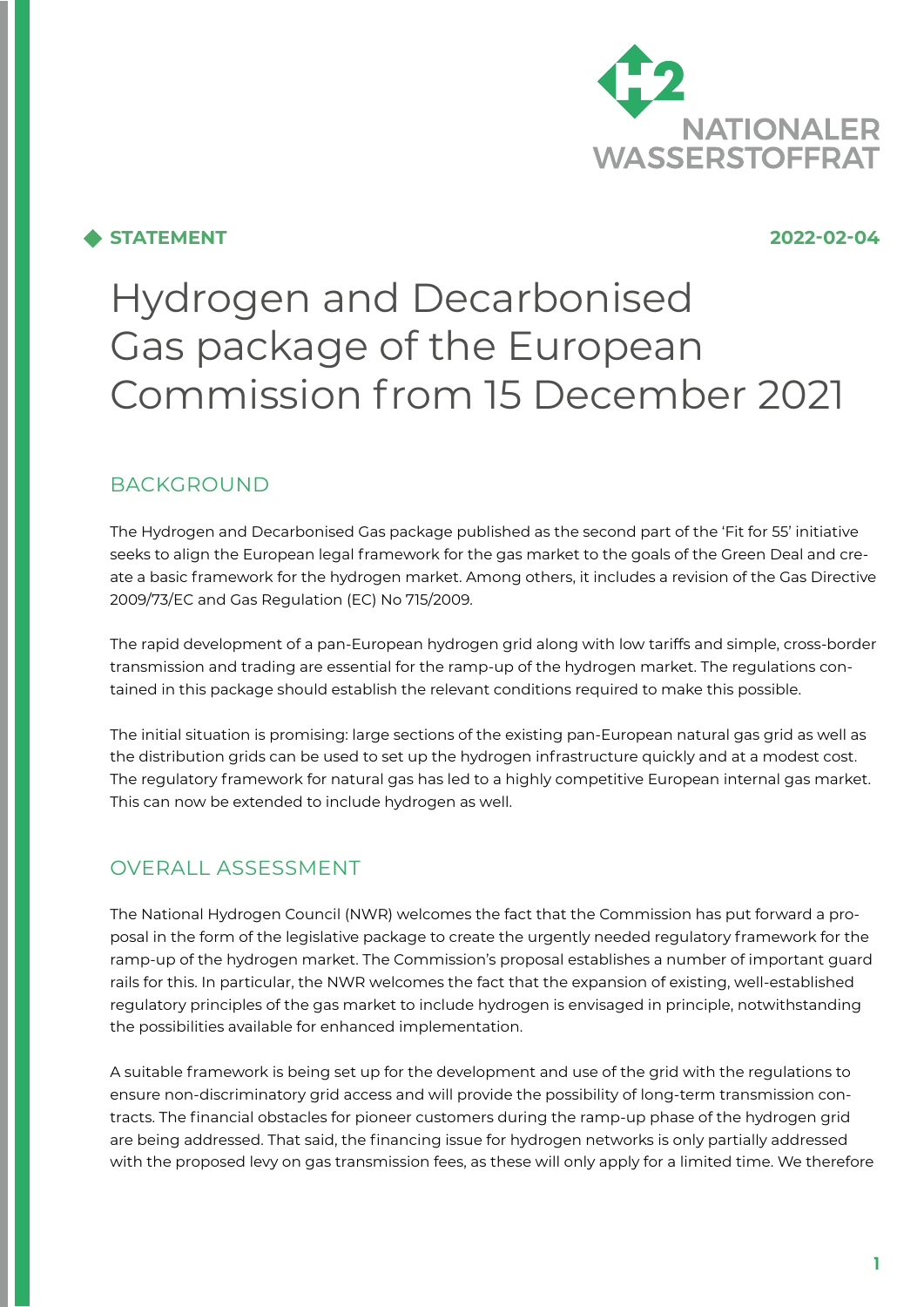believe it is necessary to include common tariffs for hydrogen and natural gas – in line with the position adopted by the NWR – as an option within the European framework<sup>1</sup>. It is also important to ensure that the cost of financing the hydrogen infrastructure is not disproportionately borne by pioneer customers.

It is also encouraging that a European framework for collaboration in cross-border transmission with cooperation obligations will be created.

The key points of criticism from the National Hydrogen Council's perspective with respect to the Commission's proposal relate to the recommendations for the vertical and horizontal unbundling of the hydrogen grid, which in fact prevent a hydrogen grid from being built quickly and at low cost based on the existing natural gas grid within and outside of Germany. It is not possible to tap synergies that do not impede competition between gas and hydrogen grids under these regulations, in whatever form this may take. As a result, investments are not being made.

The earlier Gas Directive from 2009 underscores just how important it is to have a clear separation of market roles along the value chain. It also provides three alternative paths to implement vertical unbundling (ownership unbundling (OU), independent system operator (ISO), independent transmission operator (ITO); see Appendix). The relevant regulatory authorities within the framework of the ITO model have certified 19 European grid operators, including 11 in Germany alone. This model has proven effective and made the emergence of a liquid gas market possible – something that has also been validated in the past by the EU Commission and the regulatory authorities. However, the proposals of the EU Commission now establish time limits for the use of the proven ITO model for hydrogen grids, which will phase out in 2031. As a result, gas grid operators with ITO certification would have to sell their hydrogen grids that are currently under construction by 2031. That's because their shareholders, as vertically integrated companies, are also active in the production and accompanying distribution of hydrogen, electricity or natural gas. This would also apply to municipal utilities, distribution grid operators and local hydrogen grids. These play a unique role in Germany in particular, as around 90 per cent of industrial companies are connected to the distribution grid. This forced sale would constitute a profound intervention in property rights. In addition, a majority of financial investors and insurance companies, which are indispensable for financing the energy transition, would be largely shut out as shareholders. The reason for this is that they are often involved at different stages of the value chain through holdings/ funds. Under these conditions, no grid operator would invest in the development of the hydrogen infrastructure. Consequently, the ramp-up of the hydrogen market in Germany would not take place at all or would at least be significantly delayed.

Germany and other ITO countries, such as France and Czechia, would be left behind in the development of the hydrogen infrastructure, while countries with ownership unbundling structures, such as the Netherlands and Belgium, would be at an advantage. Due to Germany's role as a central hub, this would also have a negative impact on the ramp-up in the neighbouring European countries. Looking back at the past 13 years, there is no reason to eliminate the ITO model as proposed, neither on economic nor competition grounds. On the contrary, this strategy undermines the goal set out in the coalition agreement to move ahead as quickly as possible with the development of an efficient hydrogen economy along with the necessary import and transport infrastructure.

Also see the dissenting opinion of Klima-Allianz Deutschland (Climate Alliance Germany) and Friends of the Earth Germany (Bund für Umwelt- und Naturschutz Deutschland, BUND) at the end of the document.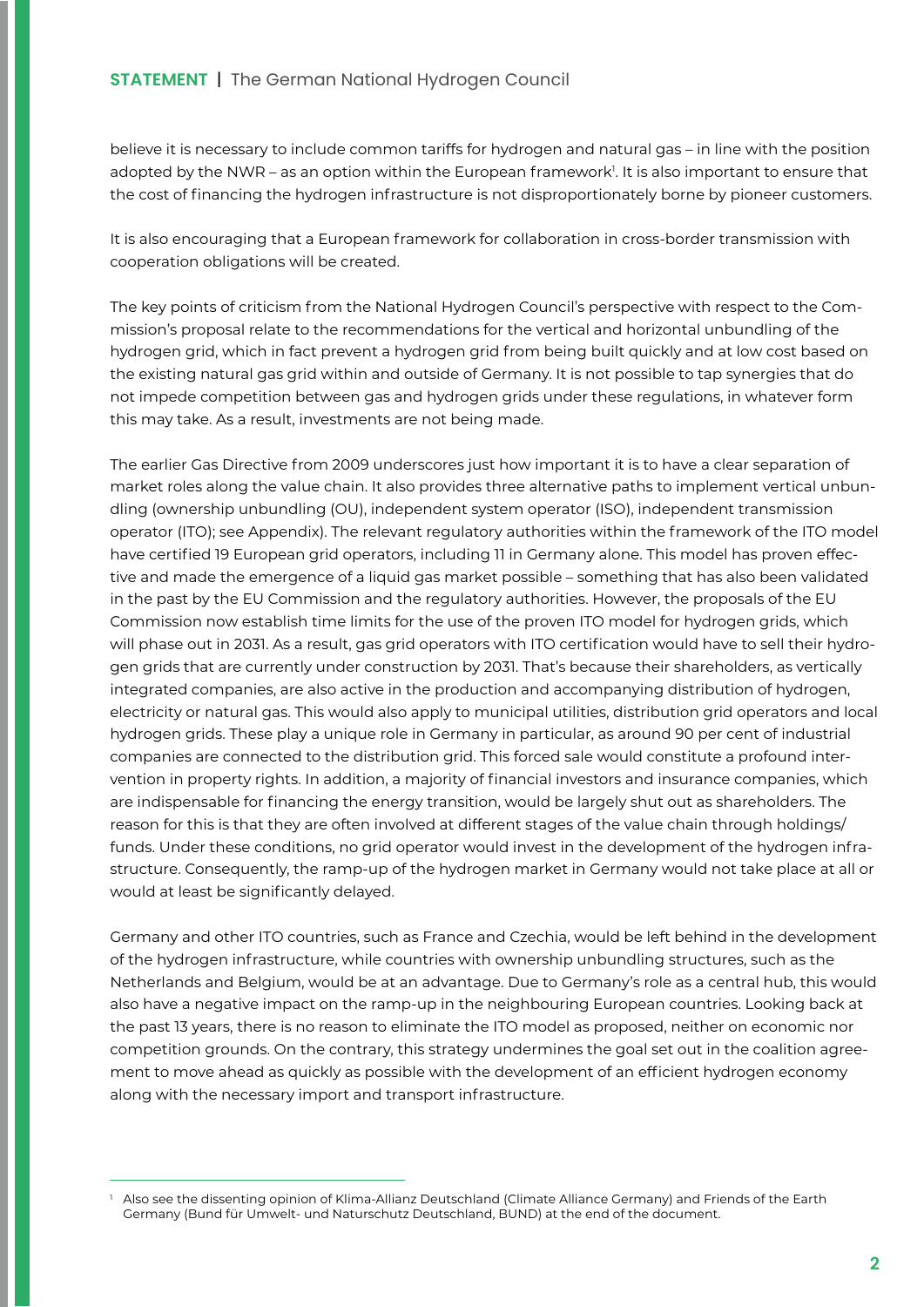The Commission's plans also provide for extremely narrow rules on horizontal unbundling. Separate companies must be set up for the hydrogen grid and the gas grid of a corporate group (legal separation under company law). Along with that, the exchange of commercially sensitive information and the use of shared services, such as in the context of technical operation or grid planning, are also largely prohibited between the two subsidiaries (informational and organisational unbundling). The envisaged rules would de facto require duplicate structures to be set up, with the inefficiencies this entails, along with a build-up of redundant expertise in the face of limited availability of experts. This is unnecessary, but increases costs for customers and delays the transition from gas to hydrogen. Joint grid planning for gas and hydrogen, taking into account the relevant interdependencies, is no longer possible due to informational unbundling. This in turn hampers the seamless transition from gas to hydrogen. This also undermines the goal set out in the coalition agreement to increase collaboration in grid infrastructure planning while taking a more proactive approach. Public consultations and independent reviews also continue to be crucially important for a realignment of the grid planning process.

In view of this, the proposed rules on unbundling urgently need to be amended.

Certain provisions in the legislative package must first be further analysed in dialogue with stakeholders before the National Hydrogen Council takes its final position. This includes the proposed limit on hydrogen blending in the natural gas transmission grid at the border interconnection point, fluctuating up to five per cent, with a corresponding impact felt throughout the domestic natural gas network<sup>2</sup>. It is necessary to determine over the coming months whether this is practical and feasible in consultation with the users, especially as this relates to sensitive industrial processes.

The proposal to transfer European grid costs almost completely to the respective exit point and not allow for transmission fees between the Member States in the hydrogen grid from 2031 at the latest must also be scrutinised with regard to its feasibility. This would require a complex financial offset mechanism between the Member States and could complicate infrastructure financing. In particular, infrastructure operators and Member States that would serve in a transit function within the hydrogen system would be dependent on financial transfer payments from other Member States when making their investment decisions. They would have little to no influence over the feasibility of the proposed transfer due to the complex regulatory processes. In addition, no transitional arrangements have been made for long-term transmission contracts concluded prior to 2031 under the negotiated grid access agreement. This could lead to considerable economic risks for the contractual parties.

Furthermore, the methodology used to calculate GHG reductions and thus comply with the GHG reduction threshold, which will not be submitted until the end of 2024, should be given preference within the framework of a delegated act of the EU Commission. This could be done, for example, by moving it to the Renewable Energies Directive or via direct regulation within the framework of the legislative package instead of the delegated act. This would enable companies to move the start of hydrogen projects forward.

A corresponding certification system is required to ensure a functioning cross-border trade in hydrogen. In the NWR's opinion, the current proposal for certification falls short, as there is no uniform European and standard market design for the certification system or an expansion of the market balance area for the proposed mass balancing system to include the entire European grid.

<sup>&</sup>lt;sup>2</sup> Also see the dissenting opinion of Klima-Allianz Deutschland (Climate Alliance Germany) and Friends of the Earth Germany (Bund für Umwelt- und Naturschutz Deutschland, BUND) at the end of the document.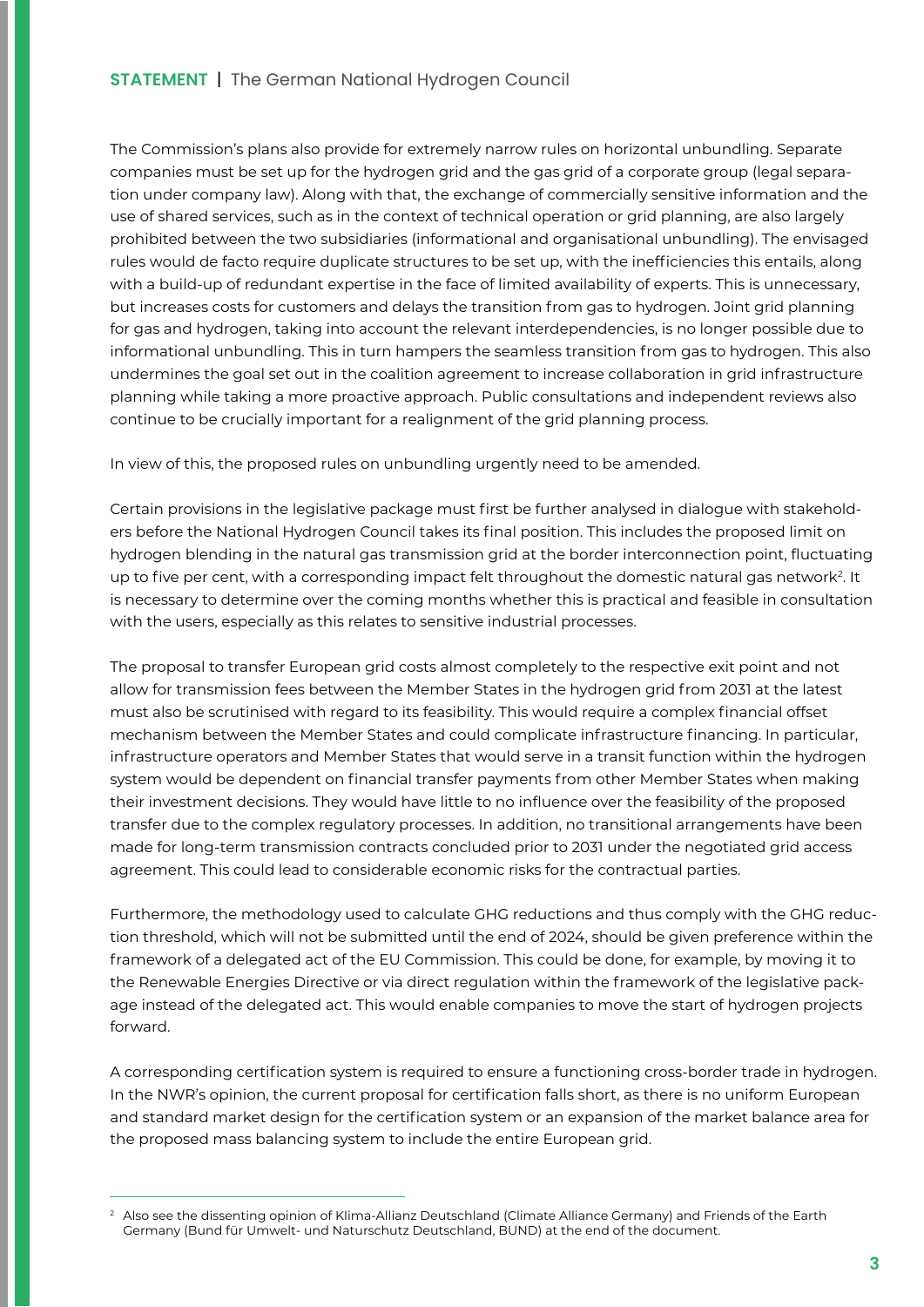In addition, there are no solutions available for the interfaces between networked and non-networked logistics chains, which are crucial especially during the market ramp-up phase.

## MOST IMPORTANT RECOMMENDATIONS FOR ACTION

Changes are urgently needed in order to create the actual conditions needed for a rapid market ramp-up through the legislative package. The most important recommendations for action of the National Hydrogen Council are as follows:

The regulations on vertical and horizontal unbundling represent the main obstacle to the ramp-up of the hydrogen economy. These must be addressed immediately by the German government in its discussions with the EU Commission. To ensure the efficient and rapid setup and expansion of the hydrogen infrastructure, the NWR calls for all three established unbundling models, including the ITO model from earlier European legislation on electricity and gas grids, to be applied to hydrogen grids as well. It is necessary to lift the rule limiting the use of the ITO model to 2030 and eliminate regulations on corporate, informational and organisational unbundling.

To guarantee modest fees for customers during the ramp-up phase of the hydrogen grid at a time when grid utilisation rates are low, the possibility for shared grid tariffs for gas and hydrogen with joint cost regulation should, in addition to the levy, also be included in the directive.

Beyond that, the German government should advocate for swift and rigorous action by the European Commission to upgrade the planned certification system to enable cross-border transmission and trading. At the very least, this will require an expansion of the balance area of the proposed mass balancing system to encompass the entire European grid.

Furthermore, the National Hydrogen Council recommends that the German government press the Commission to move the required delegated act on the methodology used to calculate GHG reductions to the Renewable Energies Directive or do so via direct regulation in the legislative package in order to expedite the process.

The National Hydrogen Council will draft recommendations for action in further areas once the analyses of the checklist have been completed.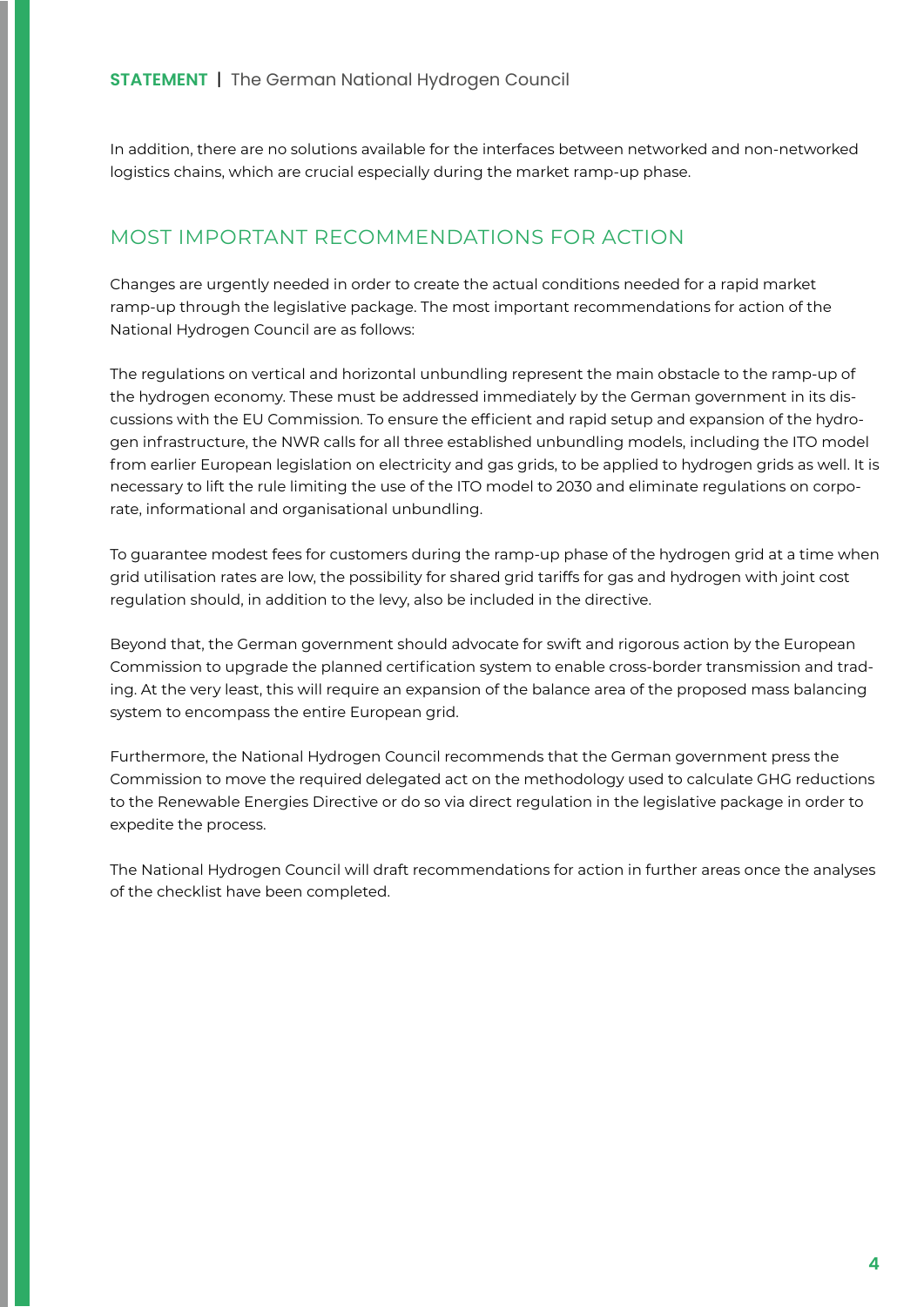### DISSENTING OPINION

of the National Hydrogen Council members Dr. Christiane Averbeck from Klima-Allianz Deutschland (Climate Alliance Germany) and Verena Graichen from Friends of the Earth Germany (Bund für Umweltund Naturschutz Deutschland, BUND):

We object to the agreed opinion that it is necessary to include common tariffs for hydrogen and natural gas – in line with the position adopted by the NWR – as an option within the European framework. Joint cost regulation and the cross-financing of hydrogen pipelines by natural gas customers are highly controversial. This is something we have already pointed out at another time at the NWR and described in a dissenting opinion. It entails price risks for households that are difficult to gauge over the long term and potentially creates an automatic financial mechanism for switching the existing natural gas grid fully over to hydrogen without sufficient analysis on a systematic or case-by-case level. Instead, we call for a more proactive and collective approach to planning Europe's energy grids, with a view to achieving the climate targets. This is also in line with the concept of climate-neutral grids agreed in the coalition agreement and the approach set out in the Regulation (EU) on the internal market for electricity. We continue to believe that public consultations and independent reviews are important in order to verify, through expert reports, whether there are more cost-effective alternatives to building a pipeline or modifying an existing one. It is in everyone's interest for a demand-based infrastructure to be created and stranded assets to be avoided.

In our view, the NWR should emphatically reject the EU's plan to allow hydrogen to be added to the natural gas transport grid at fluctuating rates of up to five per cent. We welcome the NWR when it, in its statement, calls for a review to determine if hydrogen blending is practical and feasible in consultation with the users, especially as this relates to sensitive industrial processes. In addition to the negative impact on applications that react sensitively to hydrogen blending, there is also a risk that it will have an adverse effect on climate protection, if blending is approved on this scale. Studies have shown that the positive impact of green hydrogen on the climate when used in industry (especially in the steel industry) is many times higher than when it is 'dispersed' in the natural gas grid. Moreover, blending entails the risk that natural gas will be labelled as 'green' and that reliance on fossil fuels and the accompanying infrastructure will be unduly prolonged, without being able to quickly adopt a binding transformation pathway that is compatible with climate neutrality.

#### **THE GERMAN NATIONAL HYDROGEN COUNCIL**

On 10 June 2020, the German Federal Government adopted the National Hydrogen Strategy and appointed the German National Hydrogen Council. The Council consists of 26 high-ranking experts in the fields of economy, science and civil society. These experts are not part of public administration. The members of the National Hydrogen Council are experts in the fields of production, research and innovation, industrial decarbonisation, transportation and buildings/heating, infrastructure, international partnerships as well as climate and sustainability. The National Hydrogen Council is chaired by former Parliamentary State Secretary Katherina Reiche.

The task of the National Hydrogen Council is to advise and support the State Secretary's Committee for Hydrogen with proposals and recommendations for action in the implementation and further development of Germany's National Hydrogen Strategy.

**Contact: [info@leitstelle-nws.de](mailto:info%40leitstelle-nws.de?subject=), [www.wasserstoffrat.de](https://www.wasserstoffrat.de)**